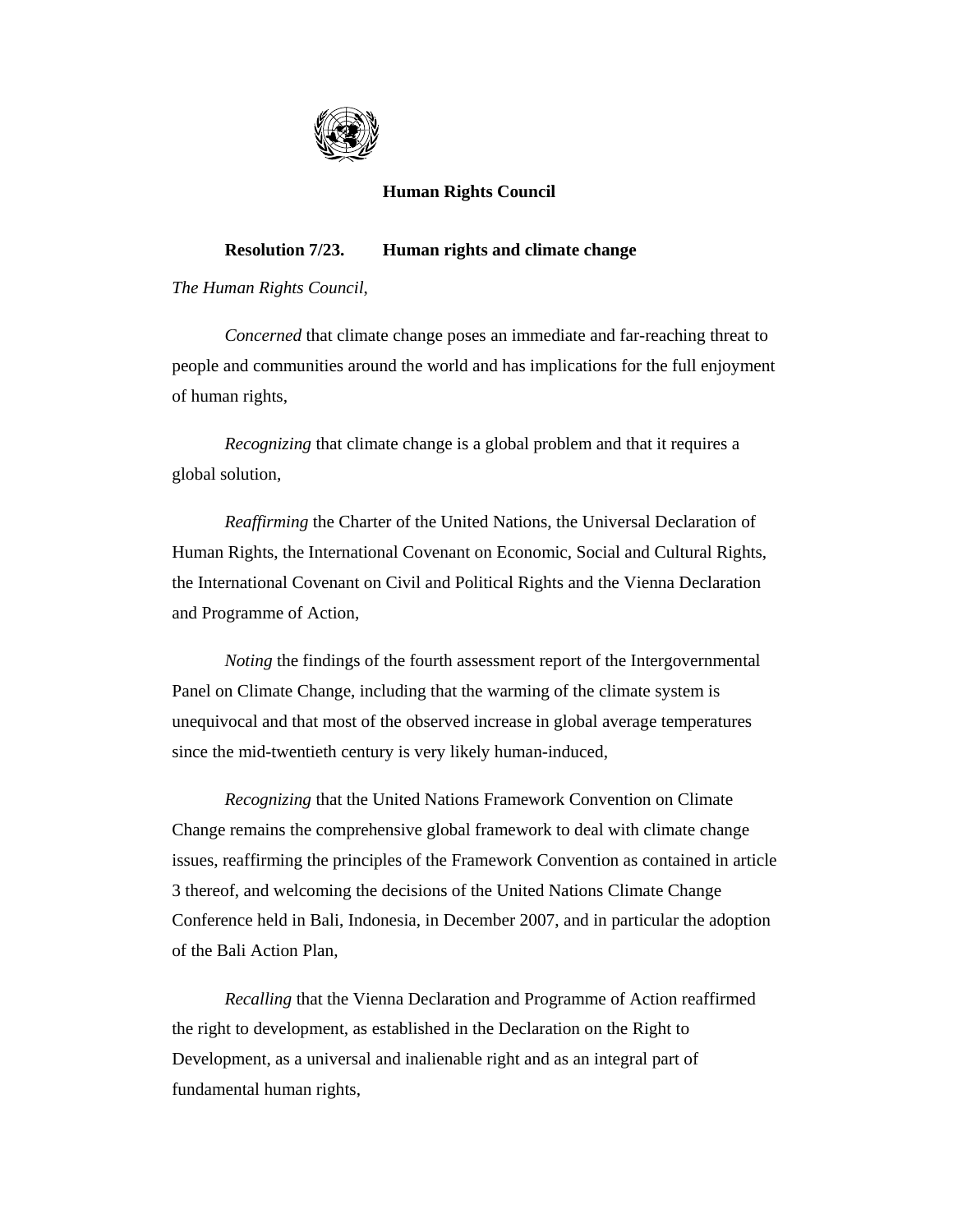*Recognizing* that human beings are at the centre of concerns for sustainable development and that the right to development must be fulfilled so as to equitably meet the development and environmental needs of present and future generations,

 *Recognizing also* that the world's poor are especially vulnerable to the effects of climate change, in particular those concentrated in high-risk areas, and also tend to have more limited adaptation capacities,

*Recognizing further* that low-lying and other small island countries, countries with low-lying coastal, arid and semi-arid areas or areas liable to floods, drought and desertification, and developing countries with fragile mountainous ecosystems are particularly vulnerable to the adverse effects of climate change,

 *Recalling* the relevant provisions of declarations, resolutions and programmes of action adopted by major United Nations conferences, summits and special sessions and their follow-up meetings, in particular Agenda 21 and the Rio Declaration on Environment and Development, and the Johannesburg Declaration on Sustainable Development and the Johannesburg Plan of Implementation,

*Recalling also* Commission on Human Rights resolution 2005/60 of 20 April 2005 on human rights and the environment as part of sustainable development,

 *Recalling further* Council resolution 6/27 of 14 December 2007 on adequate housing as a component of the right to an adequate standard of living and in particular paragraph 3 thereof, and Council decision 2/104 of 27 November 2006 on human rights and access to water,

*Taking note* of the contribution provided by special procedures of the Council in examining and advancing the understanding of the link between the enjoyment of human rights and the protection of environment,

*Taking note also* of the conclusions and recommendations contained in the report of the Special Rapporteur on the right of everyone to the enjoyment of the highest attainable standard of physical and mental health to the General Assembly (A/62/214), which include a call for the Council to study the impact of climate change on human rights,